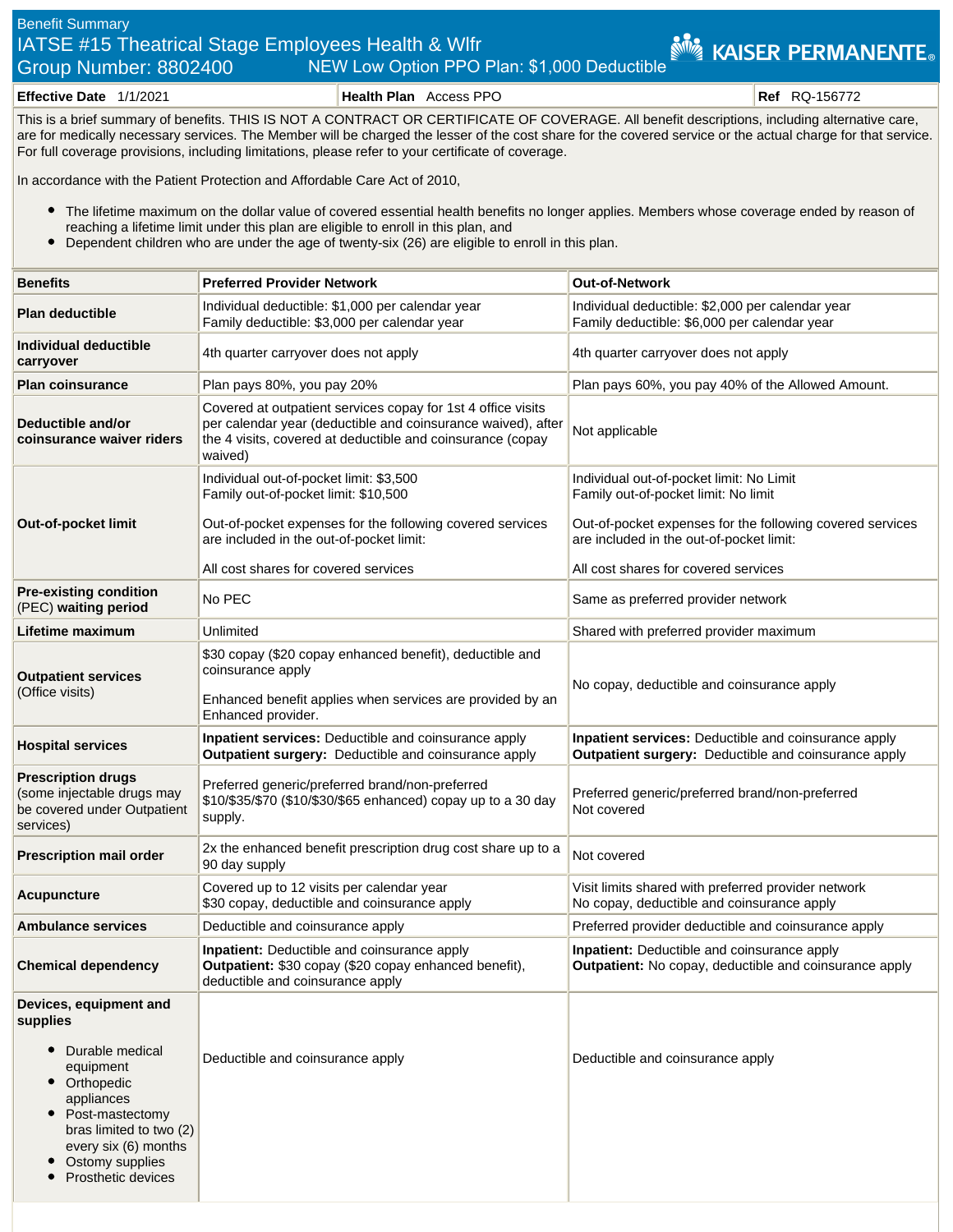| of combined therapy visits per<br>calendar year         | Rehabilitation visits are a total <i>Outpatient:</i> 45 visits per calendar year. Services with mental <b>Outpatient:</b> Visit limits shared with preferred provider<br>health diagnoses are covered with no limit.<br>\$30 copay (\$20 copay enhanced benefit), deductible and         | network<br>No copay, deductible and coinsurance apply                                                                                                                                                                                                                                    |
|---------------------------------------------------------|------------------------------------------------------------------------------------------------------------------------------------------------------------------------------------------------------------------------------------------------------------------------------------------|------------------------------------------------------------------------------------------------------------------------------------------------------------------------------------------------------------------------------------------------------------------------------------------|
| <b>Rehabilitation services</b>                          | Inpatient: 30 days per calendar year. Services with mental<br>health diagnoses are covered with no limit.<br>Deductible and coinsurance apply                                                                                                                                            | Inpatient: Day limits shared with preferred provider network<br>Deductible and coinsurance apply                                                                                                                                                                                         |
| immunizations, Pap smear<br>exams, mammograms           | Women's contraception is covered as preventive, and<br>Men's contraception is covered in full                                                                                                                                                                                            | applicable Preventive Care cost share and benefit<br>maximums.<br>Routine mammograms: Deductible and coinsurance apply                                                                                                                                                                   |
| <b>Preventive care</b><br>Well-care physicals,          | Covered in full                                                                                                                                                                                                                                                                          | Deductible and coinsurance apply<br>Women's preventive care services (including contraceptive<br>drugs and devices and sterilization) are subject to the                                                                                                                                 |
|                                                         | Inpatient: Deductible and coinsurance apply<br><b>Outpatient:</b> \$30 copay, deductible and coinsurance apply                                                                                                                                                                           | Inpatient: Deductible and coinsurance apply<br>Outpatient: No copay, deductible and coinsurance apply                                                                                                                                                                                    |
| <b>Organ transplants</b>                                | Unlimited, no waiting period                                                                                                                                                                                                                                                             | Shared with preferred provider network                                                                                                                                                                                                                                                   |
| <b>Obesity-related surgery</b><br>(bariatric)           | Not covered                                                                                                                                                                                                                                                                              | Not covered                                                                                                                                                                                                                                                                              |
| <b>Newborn Services</b>                                 | Initial hospital stay: See Hospital Services; Office visits: See<br>Outpatient Services; Routine well care: See Preventive care.<br>Any applicable cost share for newborn services is separate<br>from that of the mother.                                                               | Initial hospital stay: See Hospital Services; Office visits: See<br>Outpatient Services; Routine well care: See Preventive care.<br>Any applicable cost share for newborn services is separate<br>from that of the mother.                                                               |
| Naturopathy                                             | \$30 copay, deductible and coinsurance apply                                                                                                                                                                                                                                             | No copay, deductible and coinsurance apply                                                                                                                                                                                                                                               |
| <b>Mental Health</b>                                    | Inpatient: Deductible and coinsurance apply<br>Outpatient: \$30 copay (\$20 copay enhanced benefit),<br>deductible and coinsurance apply                                                                                                                                                 | Inpatient: Deductible and coinsurance apply<br>Outpatient: No copay, deductible and coinsurance apply                                                                                                                                                                                    |
| <b>Maternity services</b>                               | Inpatient: Deductible and coinsurance apply<br>Outpatient: \$30 copay (\$20 copay enhanced benefit),<br>deductible and coinsurance apply. Routine care not subject<br>to outpatient services copay.                                                                                      | Inpatient: Deductible and coinsurance apply<br><b>Outpatient:</b> No copay, deductible and coinsurance apply                                                                                                                                                                             |
| <b>Massage services</b>                                 | See Rehabilitation services                                                                                                                                                                                                                                                              | See Rehabilitation services                                                                                                                                                                                                                                                              |
| <b>Manipulative therapy</b>                             | Covered up to 8 visits per calendar year without prior<br>authorization; additional visits when approved by the plan<br>\$30 copay, deductible and coinsurance apply                                                                                                                     | Visit limits shared with preferred provider network<br>No copay, deductible and coinsurance apply                                                                                                                                                                                        |
| <b>Infertility services</b>                             | Not covered                                                                                                                                                                                                                                                                              | Not covered                                                                                                                                                                                                                                                                              |
| <b>Hospice services</b>                                 | Deductible and coinsurance apply                                                                                                                                                                                                                                                         | Deductible and coinsurance apply                                                                                                                                                                                                                                                         |
| <b>Home health services</b>                             | No visit limit, deductible and coinsurance apply                                                                                                                                                                                                                                         | No visit limit<br>Deductible and coinsurance apply                                                                                                                                                                                                                                       |
| <b>Hearing hardware</b>                                 | Not covered                                                                                                                                                                                                                                                                              | Not covered                                                                                                                                                                                                                                                                              |
| Hearing exams (routine)                                 | \$30 copay (\$20 copay enhanced benefit), deductible and<br>coinsurance apply                                                                                                                                                                                                            | No copay, deductible and coinsurance apply                                                                                                                                                                                                                                               |
| <b>Emergency services</b><br>(copay waived if admitted) | $$200$ copay<br>Deductible and coinsurance apply                                                                                                                                                                                                                                         | $$200$ copay<br>Preferred provider deductible and coinsurance apply                                                                                                                                                                                                                      |
| services                                                | High end radiology imaging services such as CT, MRI and<br>PET must be determined Medically Necessary and require<br>prior authorization except when associated with Emergency<br>care or inpatient services.                                                                            | High end radiology imaging services such as CT, MRI and<br>PET must be determined Medically Necessary and require<br>prior authorization except when associated with Emergency<br>care or inpatient services.                                                                            |
| <b>Diagnostic lab and X-ray</b>                         | Inpatient: Covered under Hospital services<br>Outpatient: Lab and xray services are covered in full up to<br>\$500 per calendar year (limit shared with preferred provider<br>and out-of-network provider), then deductible and<br>coinsurance apply.                                    | Inpatient: Covered under Hospital services<br>Outpatient: Lab and xray services are covered in full up to<br>\$500 per calendar year (limit shared with preferred provider<br>and out-of-network provider), then deductible and<br>coinsurance apply.                                    |
| <b>Diabetic supplies</b>                                | drugs. External insulin pumps, blood glucose monitors,<br>testing reagents and supplies-see Devices, equipment and<br>supplies. When Devices, equipment and supplies or<br>Prescription drugs are covered and have benefit limits,<br>diabetic supplies are not subject to these limits. | drugs. External insulin pumps, blood glucose monitors,<br>testing reagents and supplies-see Devices, equipment and<br>supplies. When Devices, equipment and supplies or<br>Prescription drugs are covered and have benefit limits,<br>diabetic supplies are not subject to these limits. |
|                                                         | Insulin, needles, syringes and lancets-see Prescription                                                                                                                                                                                                                                  | Insulin, needles, syringes and lancets-see Prescription                                                                                                                                                                                                                                  |